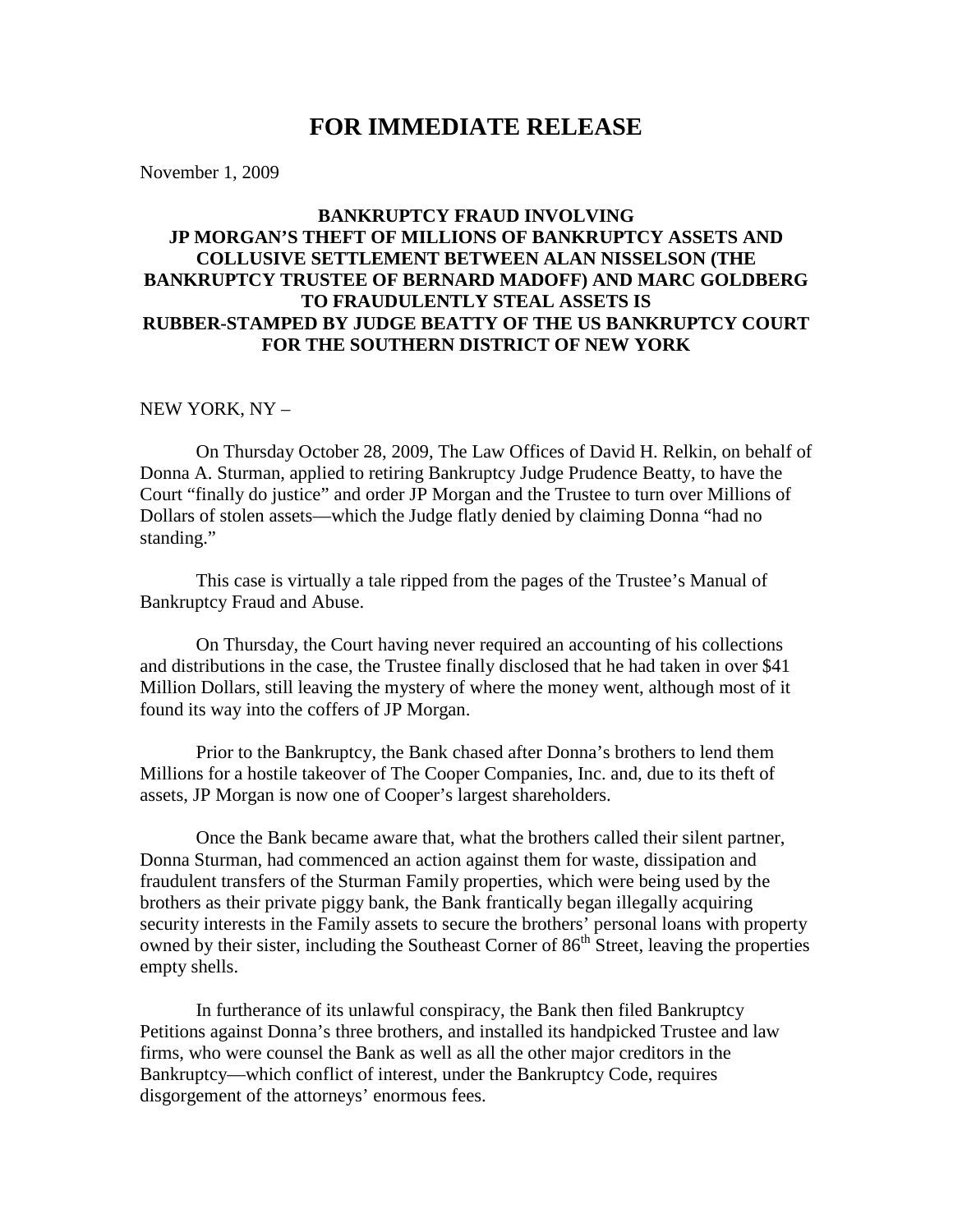Thus, the Bank was able to play both sides of the table by making all the major decisions in the Bankruptcy, while its own officers negligently left a trail of brazen correspondence of the Bank's collusive and corrupt instructions to the Trustee.

Judge Beatty repeatedly approved the Bank's unlawful acquisition and sale of non-debtor assets, allowing her Court to satisfy fraudulent claims over a 20 year period. Under her supervision, the Bank, the Trustee and his law firms were able to rape the assets of the Sturman Family—none of which were in bankruptcy—and to line their pockets with millions of dollars of stolen money.

Judge Beatty blatantly and improperly dismissed Ms. Sturman's action against the Bank for "lack of prosecution," after the action was fully briefed, while keeping in place an injunction prohibiting Donna from taking any discovery of the Banks.

The complicity in fraudulent conduct did not stop there during this 20 year old case (perhaps the longest running bankruptcy in New York). Although the US Trustee was repeatedly advised and supplied with evidence of these crimes, it inexplicably sat on its hands, despite its legal obligation to supervise and investigate Trustee misconduct.<sup>1</sup>

To force the brothers to help the Bank go along with its embezzlement, it threatened the brothers with criminal prosecution, and after the Bank got it, had the brothers indicted anyway for submitting false financials, spending thirteen months in federal prison. Unsurprisingly, the Bank officers testified with immunity.

Despite Orders obtained by Donna preventing sales of the properties, the Trustee was allowed by Judge Beatty to simply ignore them, allowing one of the most valuable assets of the Sturman Family Enterprises to be "abandoned" so the Bank could acquire the property for free without using up any of its debt—a lender fraud called "double dipping."

The Bank and its hand-picked Trustee then took control over the other nonbankrupt properties, used them as cash cows, and after bleeding them dry, sold them for the asking to third parties (including one by the Trustee to his own employee) while the Trustee took in \$1.0 Million Dollars a year for seven years on just one property. Where the money went is still a mystery.

<sup>&</sup>lt;sup>1</sup> The United States Trustee Program is a component of the [Department of Justice](http://www.usdoj.gov/) that, according to its website, "seeks to act as the watchdog over the bankruptcy process to protect the integrity of the Federal bankruptcy system." In addition the Department of Justice has the responsibility to ensure compliance with applicable laws and procedures and to identify and investigate bankruptcy fraud and abuse in coordination with [United States Attorneys](http://www.usdoj.gov/usao/) and the [FBI.](http://www.fbi.gov/) The Attorney General is charged with the appointment of United States Trustees and Assistant United States Trustees.